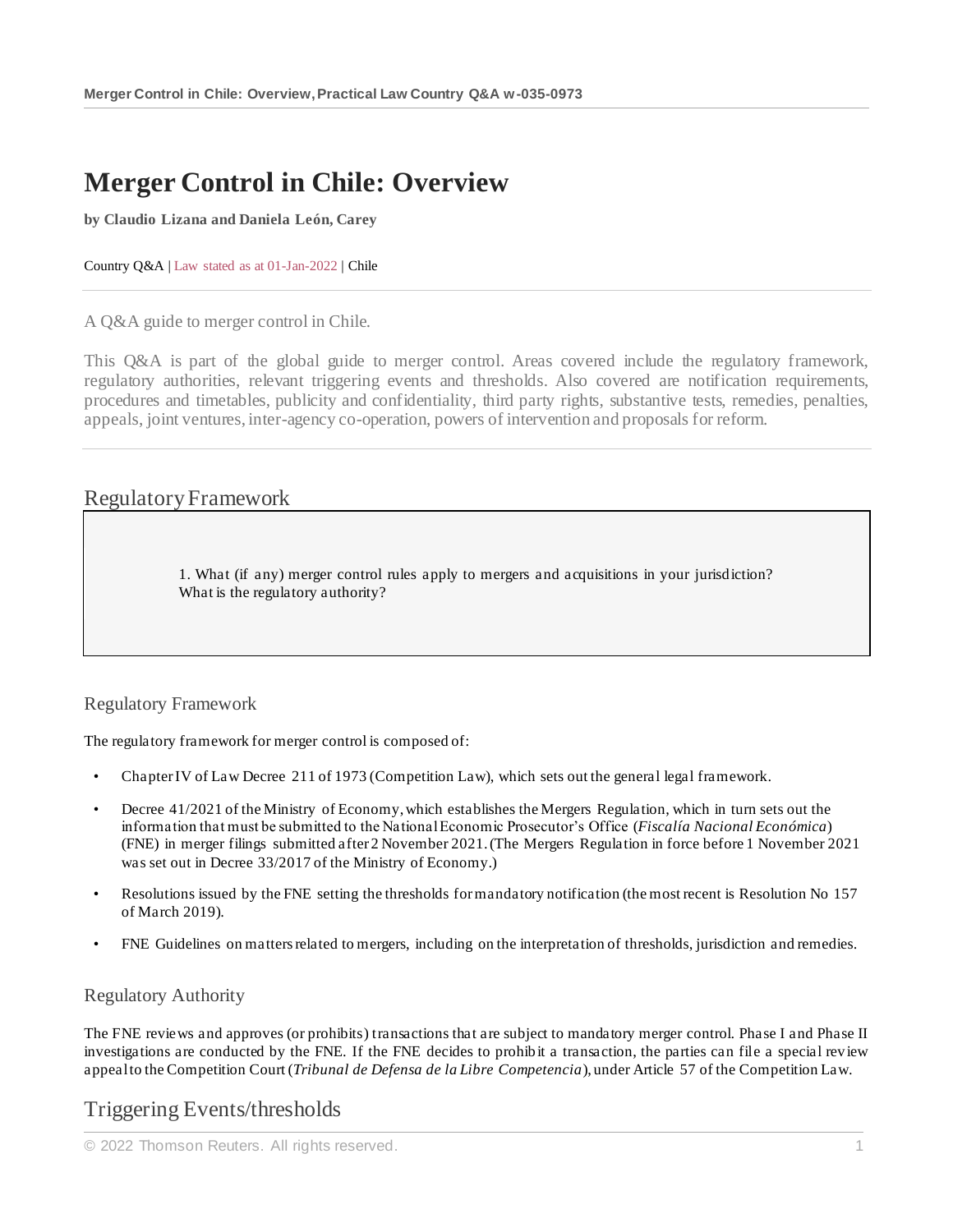2. What are the relevant jurisdictional triggering events/thresholds?

### Triggering Events

Concentrating operations between economic agents whose sales in Chile are above the relevant thresholds are subject to mandatory merger control. Under Article 47 of the Competition Law, a concentrating operation is any deed, act or convention, or combination thereof, where two or more previously independent economic agents that do not belong to the same business group cease to be independent in any aspect of their activities. Concentrating operations are limited to the following:

- Mergers, whatever the corporate form of the merging entities or the entity resulting from the merger.
- Acquisitions of rights that, directly or indirectly, allow the acquirer(s), individually or jointly, to have a decisive influence over the administration of another entity (such as the acquisition of sole or joint control through a share purchase).
- Associations of any kind for the purposes of constituting a permanent independent economic agent distinct from the parties (full-function joint ventures).
- Acquisitions of control over the assets of another entity in any way (such as acquisition of sole or joint control through an asset purchase).

Changes of control come about whenever an acquisition of rights entitles the owner to exert decisive actual or legal influenc e over the target. "Decisive" influence is the possibility of determining or vetoing the implementation of decisions in relatio n to the competitive behaviour and strategy of an undertaking (*FNE's Guidelines on Jurisdiction*). Therefore, acquisitions of minority interests are subject to merger control rules if they grant the ability to exert such a decisive influence.

The mere possibility of exercising legal or actual decisive influence is sufficient to qualify the rights acquisition as a concentration operation (even if the acquirer does not choose to exercise those rights).

Concentration operations that have been closed without mandatory approval fall under the general statute of limitations for competition infringements, which is three years from the deal closing.

#### **Thresholds**

The thresholds apply at a national level and are set out in the Unidad de Fomento (UF), which is an accounting unit used in Chile linked to the consumer price index. According to the FNE's Guidelines on Thresholds, if sales are recorded in a different currency, they must be converted into Chilean pesos using the average annual exchange rate published by the Chilean Central Bank. The value of the UF (as at 31 December of the year preceding the notification) is then used to convert the value of sales in Chilean pesos into UF.

Under Article 48 of the Competition Law, the parties must notify any concentration o peration which surpasses the following thresholds in the calendar year prior to the notification:

• The combined revenue in Chile of the economic agents that intend to concentrate (merge) meets or exceeds UF2.5 million.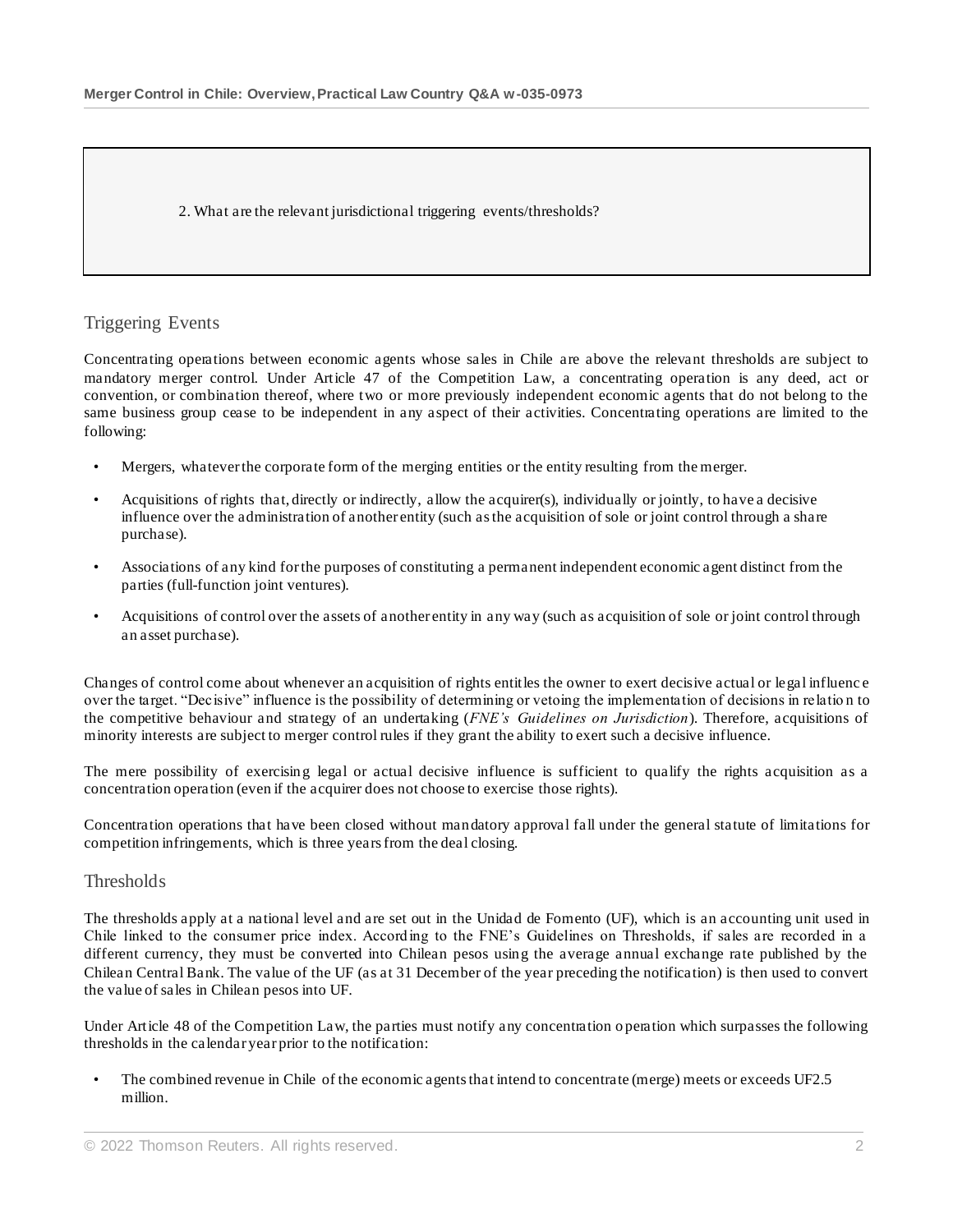• The individual revenues in Chile of at least two of the economic agents that intend to concentrate each meet or exceed the equivalent of UF450,000.

The sales calculation varies depending on the type of transaction, as follows:

- For full mergers and joint ventures: the calculation includes the sales of the:
	- parties to the transaction; and
	- their corresponding business groups.
- For rights acquisitions: the calculation includes the sales of:
	- the economic agent obtaining a decisive influence;
	- its corresponding business group; and
	- the target.
- For asset acquisitions: the calculation includes the revenues in Chile of:
	- the acquiring economic agent;
	- its corresponding business group; and
	- any revenue arising from the acquired assets.

Under Article 96 of Law 18,045 on the Securities Market, the following are part of the same corresponding business group:

- A company and its controller.
- All companies that have a common controller, and the controller.
- Any entity determined to be a member of the business group by the Commission for Financial Markets.

Under Article 97 of Law 18,045, a person will be a "controller" of a company if they have a:

- Majority of votes at shareholders' meetings and can appoint a majority of the directors.
- Decisive influence on the administration of the company (that is, they control at least 25% of the voting capital of the company).

However, a person will not have decisive influence on the administration of a company and therefore will not be its controlle r if:

- Another person controls an equal or higher percentage of the voting capital of the company.
- The person controls less than 40% of the voting capital of the company and their holding is less than the sum of the shareholdings of the other partners or shareholders with more than 5% of the of the voting capital.

# Notification

<sup>©</sup> 2022 Thomson Reuters. All rights reserved. 3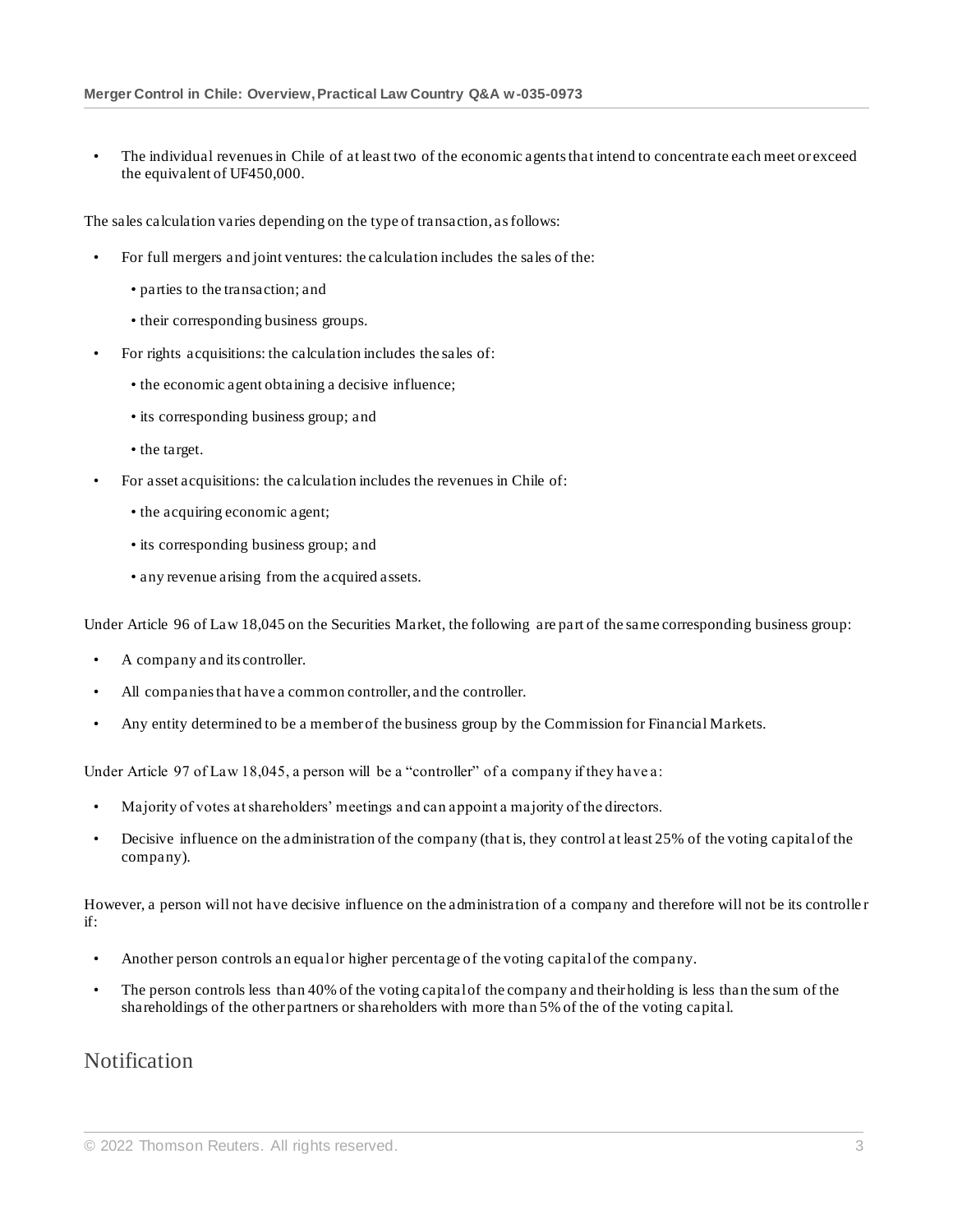3. What are the notification requirements for mergers?

#### Mandatory or Voluntary

Notification of concentration operations is mandatory if the sales thresholds are met (*see Question 2*). However, transactions below the thresholds can be voluntarily notified.

#### Timing

Transactions must be notified before the closing of the deal. The notification can be filed as soon as there is a serious intention of the parties to carry out the transaction (such as a letter of intent, memorandum of understanding or commitment letter).

#### Pre-notification and Formal/informal Guidance

The FNE has an informal pre-notification procedure whereby parties can ask questions and clarify doubts. Normally, the parties can bring procedural or substantive questions such as, for example, whether:

- The transaction can be legally qualified as a concentration.
- The ordinary or the simplified notification form applies.
- Overlaps exist in the relevant product or geographic markets.

The FNE encourages pre-notification discussions to avoid mistakes and to expedite the process.

The FNE has issued instructions for pre -notification under which, once the corresponding query has been received, a meeting, videoconference or telephone conference will be scheduled with the parties within a maximum of five administrative business days, to discuss the queries contained in the request. If a draft notification form is submitted for the purposes of clarifying specific doubts, the timeframe ranges between five and ten business days. Exceptionally, these deadlines can be extended to a maximum of 15 business days, if this is necessary for conducting an adequate analysis of the query in light of its breadth and/or complexity.

#### Responsibility for Notification

The parties that conclude the purchase or relevant agreement must file the notification.

Relevant Authority

The notification must be made to the FNE.

#### Form of Notification

Following the enactment of Decree 41/2021 of the Ministry of Economy, the FNE published a single merger notification form for all purposes on the FNE website (*[www.fne.gob.cl](http://www.fne.gob.cl/)*).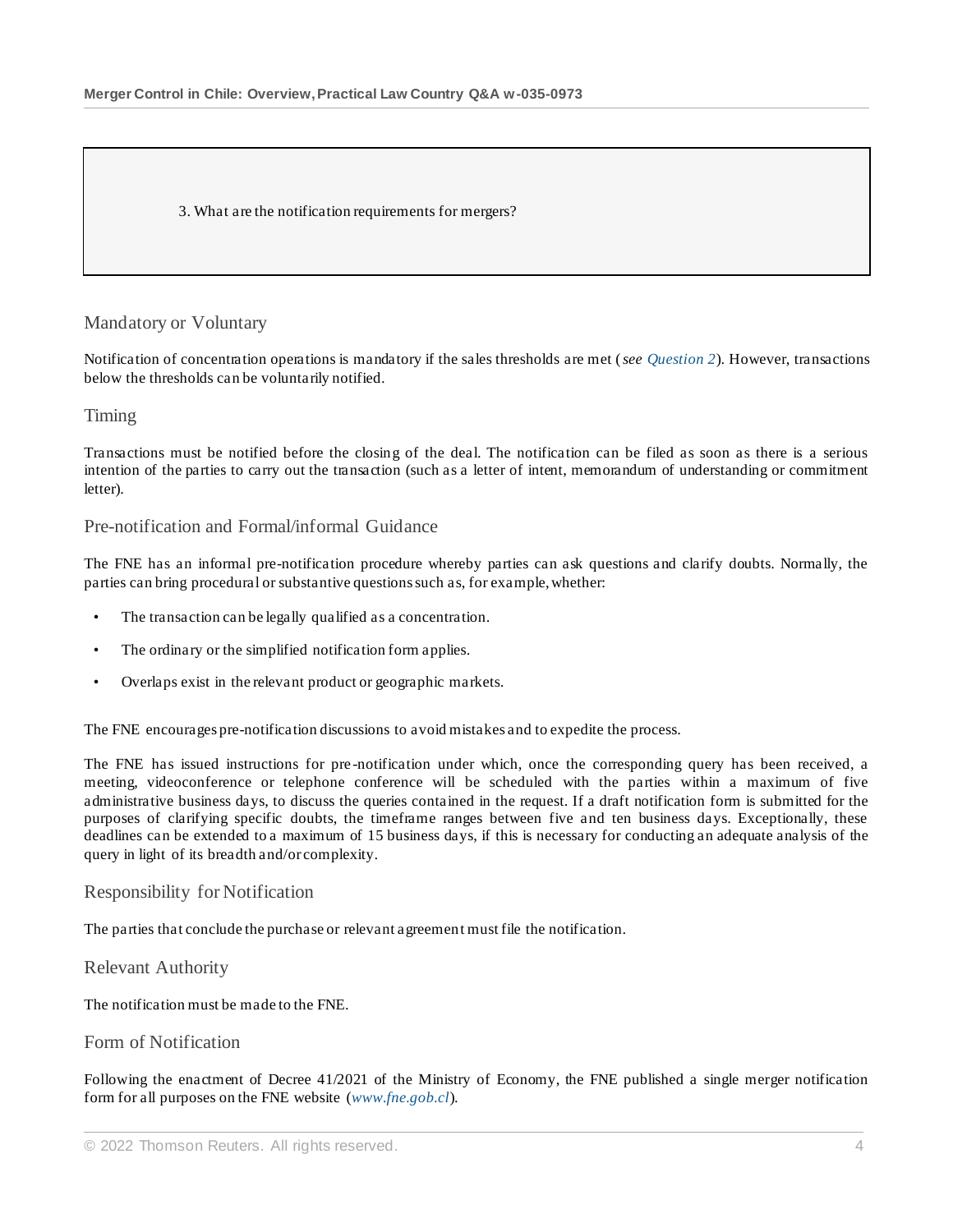The parties do not have to submit a draft filing before formal notification, but they can choose to do so in the context of a pre-notification consultation.

Filing Fee

There are no filing fees.

Obligation to Suspend

The transaction cannot be closed until the clearance decision is issued (a stand-still obligation). There are no exceptions. Early termination of an investigation depends entirely on the FNE. The FNE may choose to issue its decision before or at the expiry of the legal deadline, at its sole discretion.

#### **Other**

In concentration operations that are below the thresholds, the FNE has the power to nevertheless open an investigation within one year of the closing of the transaction and can then challenge the transaction through an action before the court if the FNE views the transaction as substantially reducing competition.

# Procedure and Timetable

4. What are the applicable procedures and timetable?

There are currently three types of notifications:

- Ordinary.
- Simplified.
- Light simplified.

While the ordinary notification is the standard procedure, the simplified notification requires less information, and the light simplif ied notification requires even less (as it is for transactions where there are no horizontal or vertical overlaps). The only difference among these three types of procedures is the amount of information that must be submitted with the notification. The timetables remain the same.

Once the notification is filed, the FNE has ten administrative days (that is, excluding Saturdays, Sundays and holidays) for reviewing the completeness of the notification. After that period, it can open the investigation or declare the notification incomplete. If the notification is declared incomplete, the parties have ten administrative days to file the missing information or to clarify. The review process is then repeated within the ten administrative days' timeframe.

After opening the investigation, the FNE has 30 days (Phase I) to review, and can then either:

- Grant conditional or unconditional clearance.
- Extend the investigation for up to 90 additional days (Phase II).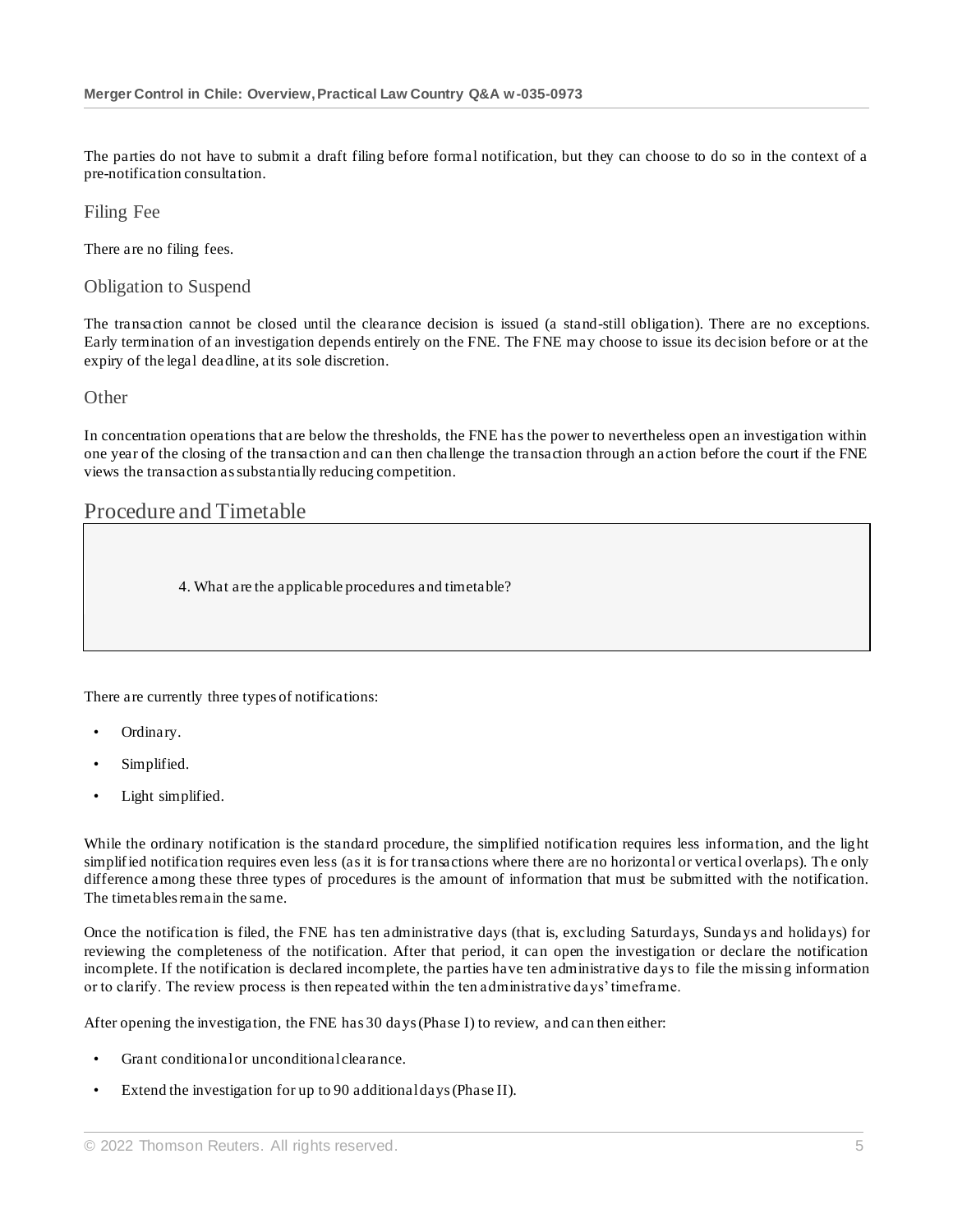In Phase II, after the investigation period, the FNE must either grant conditional or unconditional clearance, or prohibit the transaction. In the case of prohibition, the parties can apply for a special review before the Competition Court.

Timetables can be suspended on agreement between the FNE and the parties, for up to 30 days in Phase I and up to 60 days in Phase II, and only once per phase. In addition, if the parties offer mitigation measures, the timetable can be suspended f or up to ten days in Phase I, and up to 15 days in Phase II.

For an overview of the notification process, see *[Chile Merger Notification Flowchart](http://uk.practicallaw.thomsonreuters.com/w-034-9526?originationContext=document&vr=3.0&rs=PLUK1.0&transitionType=DocumentItem&contextData=(sc.Default))*.

# Publicity and Confidentiality

5. How much information is made publicly available concerning merger inquiries? Is any information made automatically confidential and is confidentiality a vailable on request?

### Publicity

Merger investigations are kept confidential from the pre-notification contacts until the beginning of Phase I, when the FNE publishes a short decision declaring the filing complete and opening the investigation. The investigation file itself is confidential during Phase 1. At the closing of the Phase I investigation, the FNE's report and decision are made public.

If the FNE decides to open a Phase II investigation, the file becomes public and is published, although the FNE may declare certain parts of it to be confidential or reserved.

#### Automatic Confidentiality

All documents provided by the parties are automatically kept confidential during the pre -notification period and Phase I.

#### Confidentiality on Request

When the file becomes public after the Phase II decision, the parties can request that certain information be kept confidential, in which case they must provide redacted public versions of the file.

# Rights of Third Parties

6. What rights (if any) do third parties have to make representations, access documents or be heard during the course of an investigation?

#### Representations

Third parties can be requested to answer official requests for information (RFIs) from the FNE during Phase I. When answering RFIs, they may make representations if the FNE asks them if the transaction raises any concerns in their view.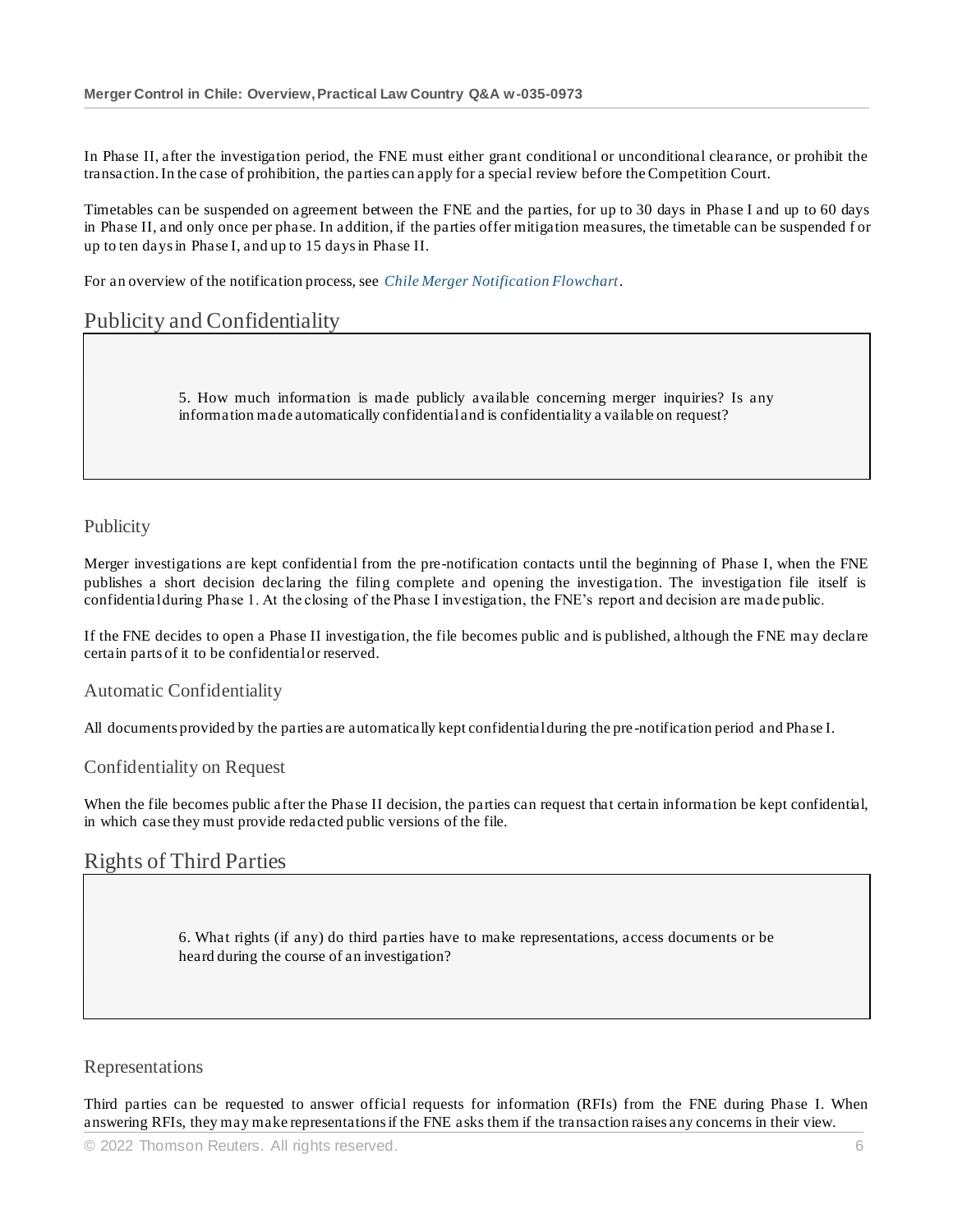During Phase II, when the file becomes public, any third party with an interest can offer information and make representations.

#### Document Access

In Phase I investigations, third parties can request access to the investigation file, but the parties can oppose this request.

In Phase II, the file becomes public, and there are public versions of confidential documents available for those who request them.

#### Be Heard

In Phase I, the right to be heard is lim ited to the information provided by third parties in response to the RFIs. However, in Phase II, anyone who has an interest in the transaction can contribute with information.

#### Substantive Test

7. What is the substantive test?

The legal test for approving a transaction (with or without conditions) is that the transaction is not able to substantially reduce competition.

For opening Phase II, the test is whether the FNE considers that, if the transaction were to close without conditions or with the conditions offered so far by the parties, it could substantially reduce competition.

A recent example is the *EssilorLuxottica/GrandVision* transaction, where the parties offered mitigation measures in Phase I, but the FNE considered these to be insufficient. For that reason, the FNE decided to open Phase II. Ultimately, the FNE approved the transaction, considering that the remedies offered in Phase II were able to mitigate the competition concerns arising from the transaction.

> 8. What, if any, arguments can be used to counter competition issues (efficiencies, customer benefits)?

The parties can describe and submit information evidencing consumer benefits or efficiencies. For these purposes, efficiencies must be:

- Verifiable.
- Inherent to the transaction.
- Capable of compensating for the increased market power of the resulting entity.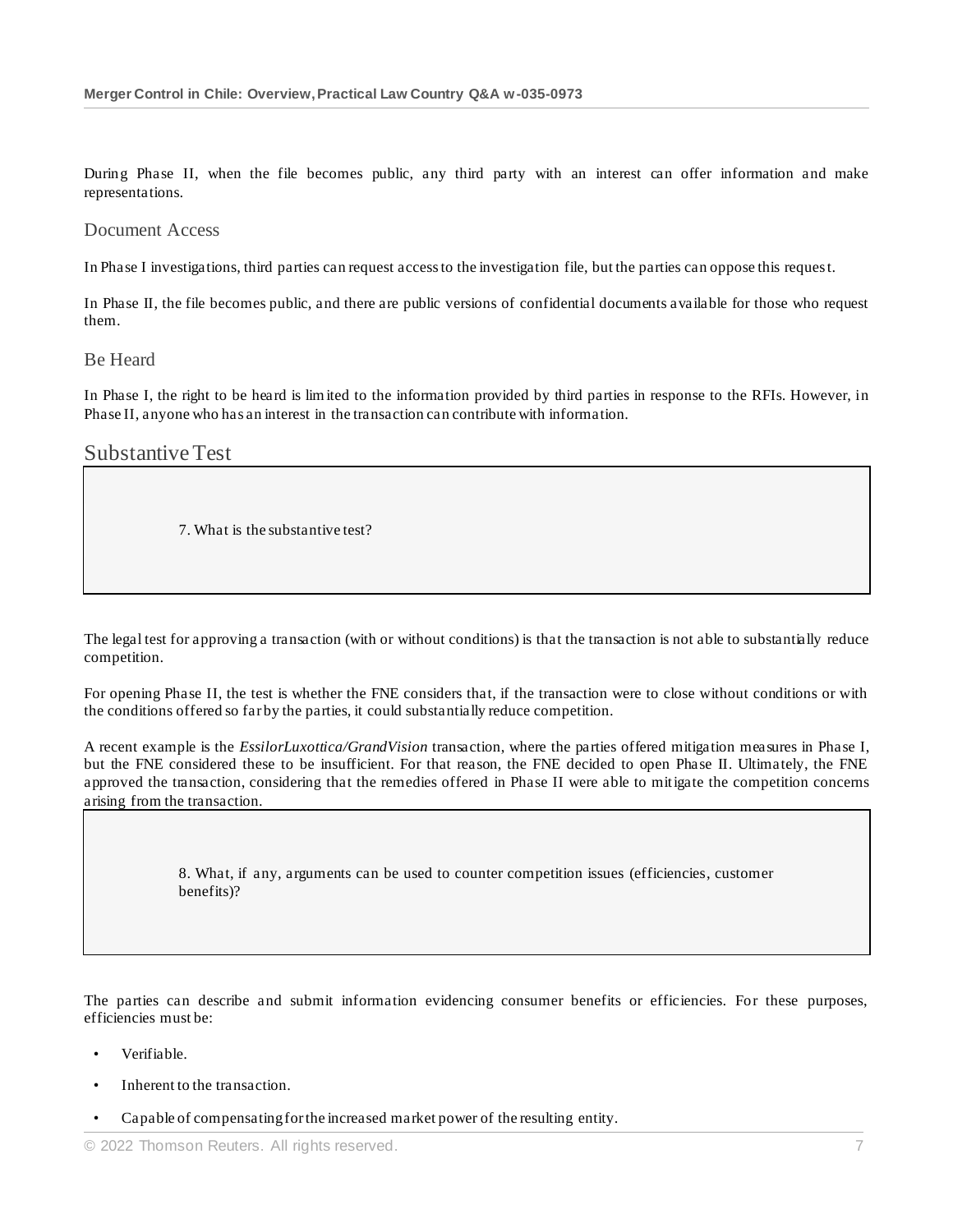• Transferred to consumers.

9. Is it possible for the merging parties to raise a failing/exiting firm defence?

Merging parties can use a failing/exiting firm defence, but they must submit information evidencing:

- That the relevant economic agent will otherwise imminently exit the market.
- The otherwise inevitable loss of assets.
- Their having exercised reasonable efforts to maintain the assets in a manner less harmful to competition than the transaction.

# Remedies, Penalties and Appeal

10. What remedies (commitments or undertakings) can be imposed as conditions of clearance to address competition concerns? At what stage of the procedure can they be offered and accepted?

Structural and/or behavioural remedies can be offered in Phase I and/or Phase II. Structural remedies are preferred by the FNE, as they do not require monitoring. When commitments are offered, there is a suspension in the reviewing period under Article 60 of the Competition Law. If measures are offered, the suspension can be for up to ten days in Phase I, and for up to 15 days in Phase II.

Monitoring of compliance with the measures is agreed on a case-by-case basis with the FNE.

11. What are the penalties for failing to comply with the merger control rules?

#### Failure to Notify Correctly

If the parties fail to notify, there is a daily fine of up to 20 annual tax units (*Unidad Tributaria Annual*) for each day of delay on filing the notification. (Annual tax units, like UF, are indexed accounting units mainly used for tax and penalty purposes.)

If the parties notify the transaction by submitting false information, the FNE can file a lawsuit with the Competition Court for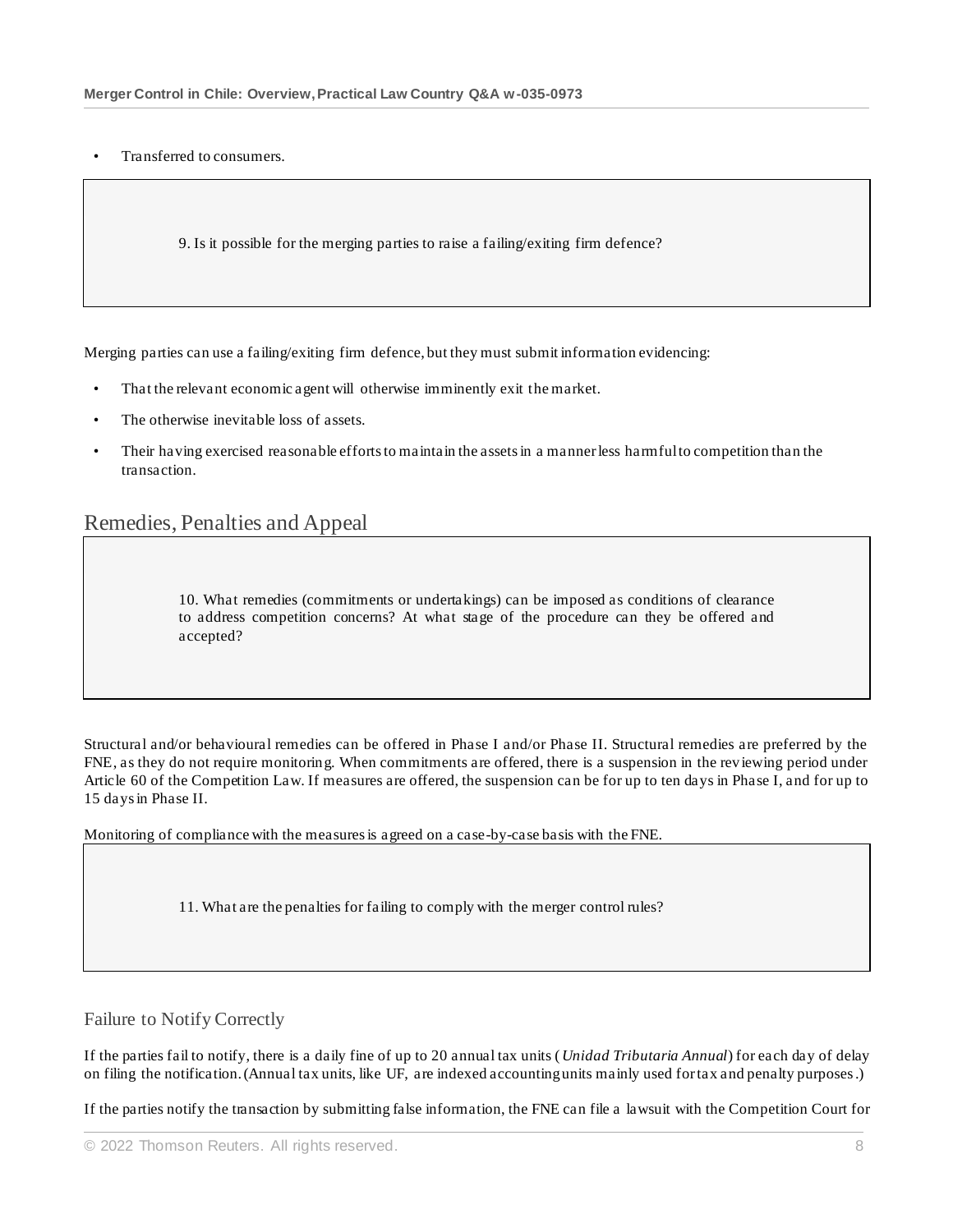the imposition of fines of up to 60,000 annual tax units and/or other measures.

In the case of intentional submission of false information or if the parties hide information/documents from the FNE during its investigation, the responsible individuals can be subject to imprisonment for a period of 61 days to three years.

If the FNE requests information and the individuals who are obliged to respond do not provide an answer or respond partially, they can be subject to a daily fine of up to two annual tax units for each day of delay.

If fines are not paid, the Competition Court or the FNE can impose precautionary or compulsory measures.

#### Implementation Before Approval or After Prohibition

Implementation before approval or after prohibition of the merger is considered gun -jumping, and the FNE can file a lawsuit for the imposition of fines and/or other measures with the Competition Court under the general sanctions regime. Under Article 26 of the Competition Law, the Competition Court can impose:

- Measures including the:
	- modification or termination of agreements; or
	- modification or dissolution of legal entities.
- Fines of up to:
	- 30% of the offender's sales corresponding to the line of products or services associated with the offence during the period for which it was in effect; or
	- double the economic benefit reported because of the offence.
- Alternatively, if it is not possible to determine the sales or economic benefit, the Competition Court can apply fines of up to 60,000 annual tax units.

#### Failure to Observe

In the case of failure to observe a decision of the regulator (including failure to implement any remedial undertakings), the FNE can file a lawsuit for the imposition of fines and/or other measures with the Competition Court under the general sanctions regime. Under Article 26 of the Competition Law, the Competition Court can impose measures or fines (*see above, Implementation Before Approval or After Prohibition*).

> 12. Is there a right of appeal against the regulator's decision and what is the applicable procedure? Are rights of appeal available to third parties or only the parties to the decision?

#### Rights of Appeal

#### Prohibition decisions can be appealed by means of a special review before the Competition Court.

#### Procedure

<sup>©</sup> 2022 Thomson Reuters. All rights reserved. 9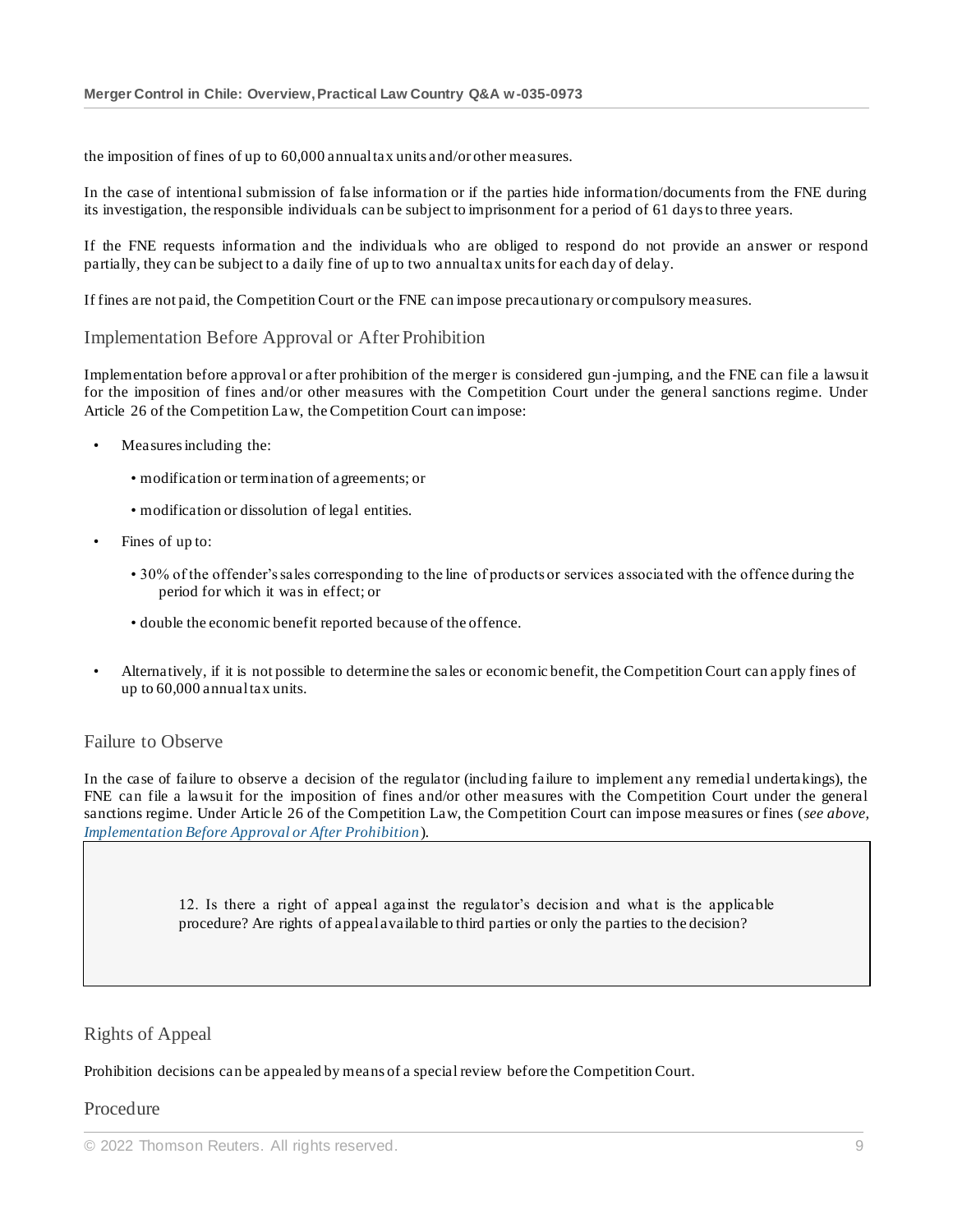The appeal must be made to the Competition Court within ten days of the notice of the prohibition resolution.

Third Party Rights of Appeal

Only the notifying parties have the right to appeal.

## Automatic Clearance of Restrictive/ancillary Provisions

13. If a merger is cleared, are any restrictive or ancillary provisions in the agreements automatically cleared? If they are not automatically cleared, how are they regulated?

There is no provision in the Competition Law on the automatic clearance of provisions in agreements related to a cleared transaction. However, if the FNE considers that any restrictive or ancillary provisions in the agreements have anti-competitive effects, it normally raises these concerns to the parties for them to amend the agreements as part of their remedy commitments.

### Regulation of Specific Industries

14. What industries (if any) are specifically regulated?

#### Media

The media is specifically regulated under Law 19,733 on Freedom of Opinion and Information. Generally, any modification or change in ownership in the mass media must be reported to the FNE within 30 days of execution. However, any modification in the ownership of media companies that are subject to state-granted concessions (that is, television and radio) requires a report to be submitted to the FNE prior to closing.

There is a specific form for these purposes, and once submitted, the FNE must review and issue a report within 30 days. If th e FNE's report is unfavourable, the transaction must be submitted to the Competition Court for a consultation procedure.

#### Banking

In the banking industry, banks require special authorisation from the Commission for the Financial Markets (*Comisión para el Mercado Financiero*) (CMF). This authorisation is in addition to the FNE's clearance. Under Law 21,130 to Modernise the Banking Laws, the CMF's authorisation is required for banking mergers, acquisitions of control, increases in control, or acquisitions of assets/liabilities if the acquirer bank or banks have "systemic importance". The banks qualifying as "systemically important" are determined each year, based on the factors of:

Size.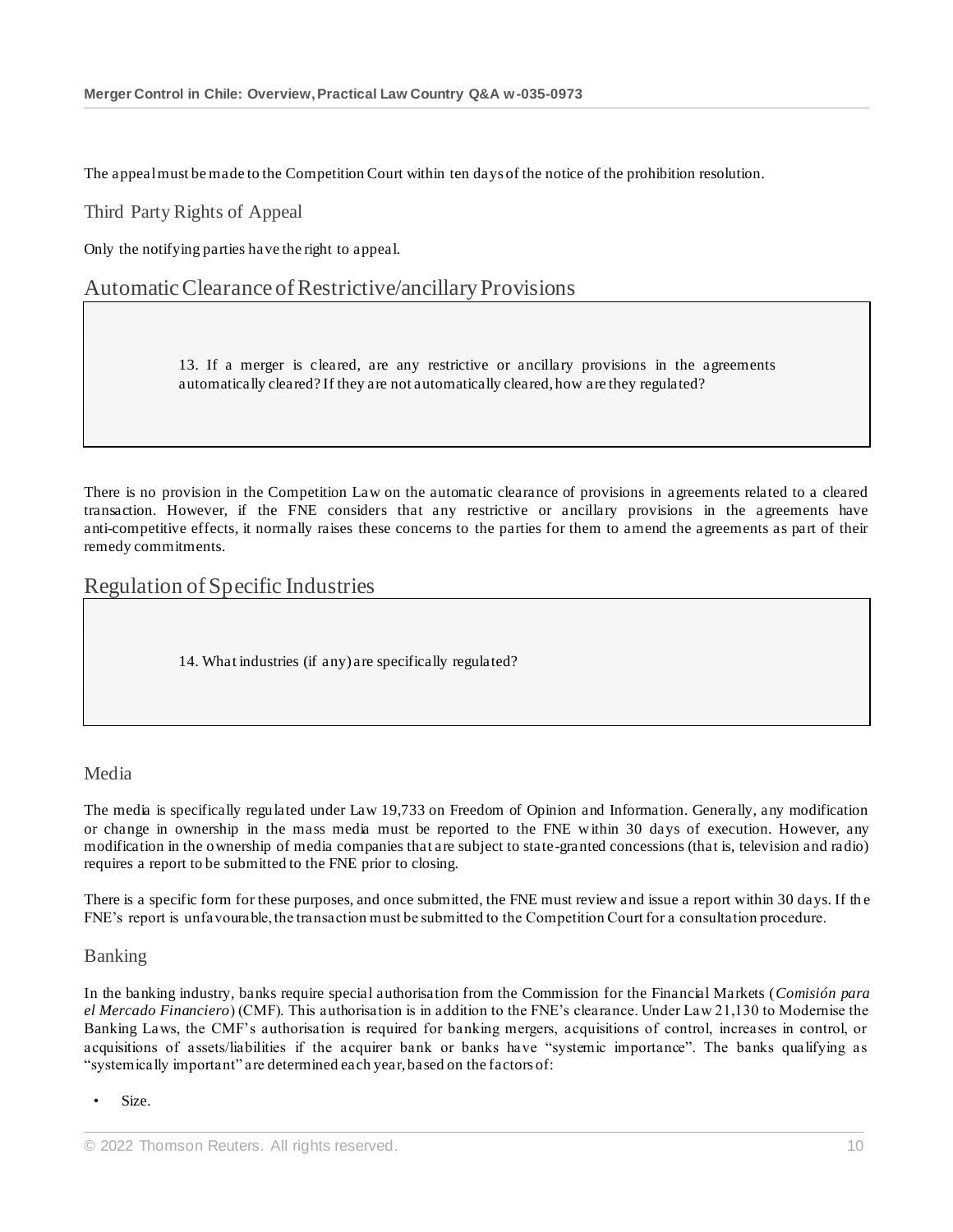- Inter-connectivity with other financial institutions.
- Degree of substitutability in the financial services.
- Complexity of business model and operational structure.

15. Has the regulatory authority in your jurisdiction issued guidelines or policy on its approach in analysing mergers in a specific industry?

The FNE has published guidelines on all matters related to mergers, including on the interpretation of thresholds, jurisdiction and remedies.

In addition, the FNE's Guidelines for the Analysis of Horizontal Concentration Operations have a special chapter on digital markets and digital platforms, referring to their special features from a merger control perspective.

# Powers of Intervention and Foreign Investment Review

16. What powers does the national government have to intervene in mergers on the grounds of public interest, national security or media plurality?

The are no special powers granted to the national government with regards to intervening in merger processes.

17. Are there any post-closing or foreign investment review filing requirements?

There are no post-closing filings or filings required for foreign investment review in the merger regulations.

# Joint Ventures

18. How are joint ventures analysed under competition law?

<sup>©</sup> 2022 Thomson Reuters. All rights reserved. 11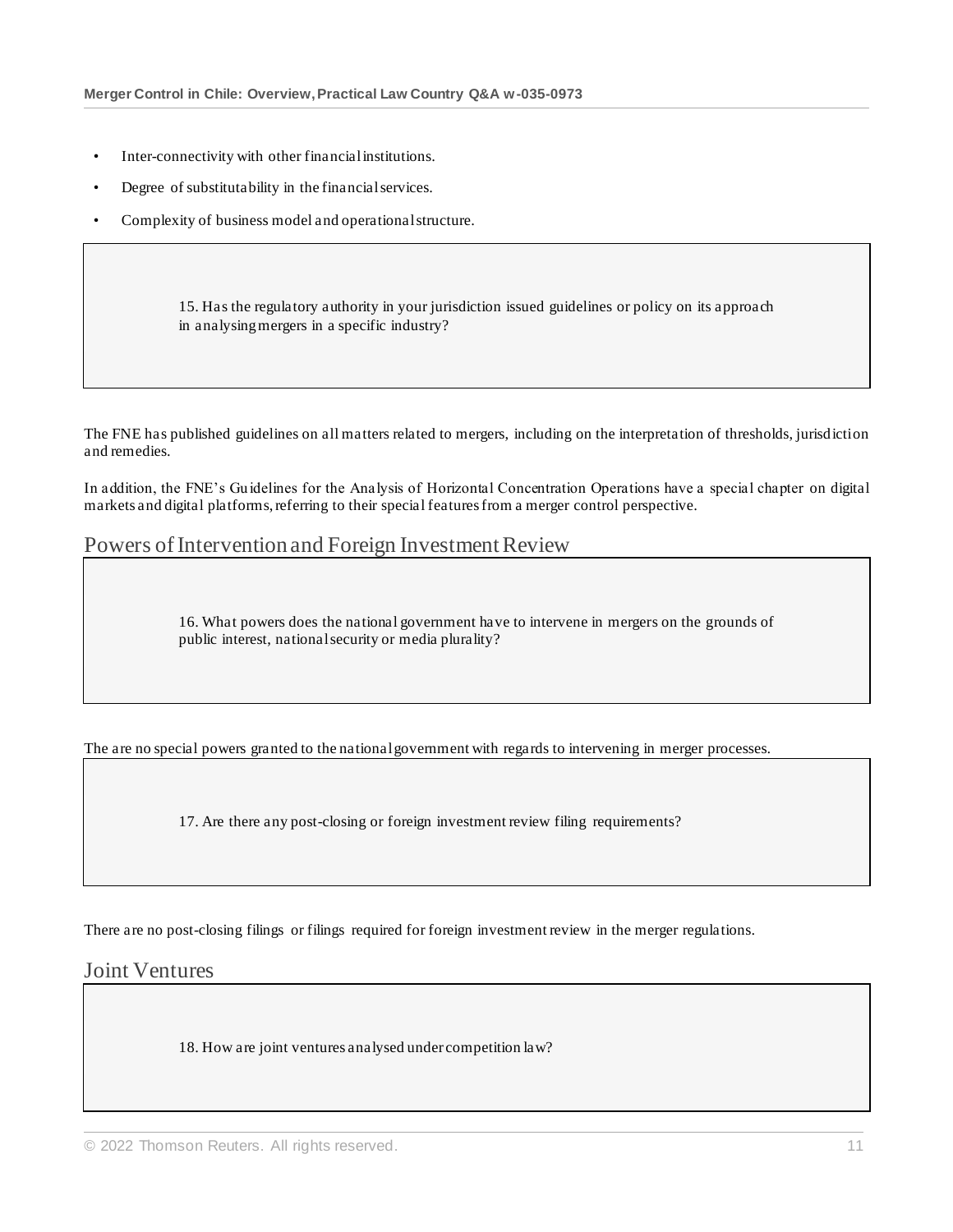Full-function joint ventures qualify under Article 47(c) of the Competition Law as associations among different economic agents with the purpose of creating an independent economic agent that will perform activities permanently. They are therefore concentrating operations that are subject to mandatory merger control when they meet the relevant thresholds. See *Question 2*.

As explained by the FNE on its Guidelines for the Analysis of Horizontal Concentration Operations, when analysing the competition effects of joint ventures, the FNE's emphasis is on the risks of co-ordination, independent from the assessment of the market where the joint venture will be active and the corresponding analysis of non -horizontal effects.

# Inter-agency Co-operation

19. Does the regulatory authority in your jurisdiction co-operate with regulatory authorities in other jurisdictions in relation to merger investigations? If so, what is the legal basis for and extent of co-operation (in particular, in relation to the exchange of information, remedies/settlements)?

The FNE co-operates with other agencies when reviewing international transactions by exchanging information related to the transaction. First, the FNE asks the parties to indicate in which jurisdictions they are filing merger notifications. Second, the FNE may request the parties to submit a waiver, allowing the FNE to contact other agencies. The parties can also voluntarily submit a waiver when filing the notification or at any other time.

# Recent Mergers, Cases, Trends and Statistics

20. What notable recent developments, trends or nota ble recent mergers or proposed mergers have been reviewed by the regulatory authority in your jurisdiction and why is it notable? Are there any statistics published on annual merger reviews conducted in the jurisdiction?

Between January and December 2021, the FNE received 46 notifications, and opened 36 investigations, of which 34 were unconditional approvals and two were subject to conditions. No transactions where prohibited. However, in February 2022, the FNE prohibited the acquisition of control over a Chilean private health insurance company, known in Chile as an "ISAPRE", by the parent of another ISAPRE. The parties filed an appeal with the Competition Court (which is ongoing).

In 2020, the FNE instituted proceedings before the Competition Court in a case of delivery of false information and breaches of mitigation measures in the context of merger control. The case was settled in 2021 for the breach of mitigation measures, but the proceedings are still ongoing for the delivery of false information.

The FNE also for the first time began a lawsuit in November 2021 against a local shipping company for a merger that was below the thresholds for mandatory notification. This is possible because the FNE can investigate non-notifiable transactions (that is, transactions not surpassing the thresholds) within one year after closing (*see Question 3, Other*). The FNE claimed that this company monopolised a maritime route in the south of Chile by buying a vessel from its only competitor.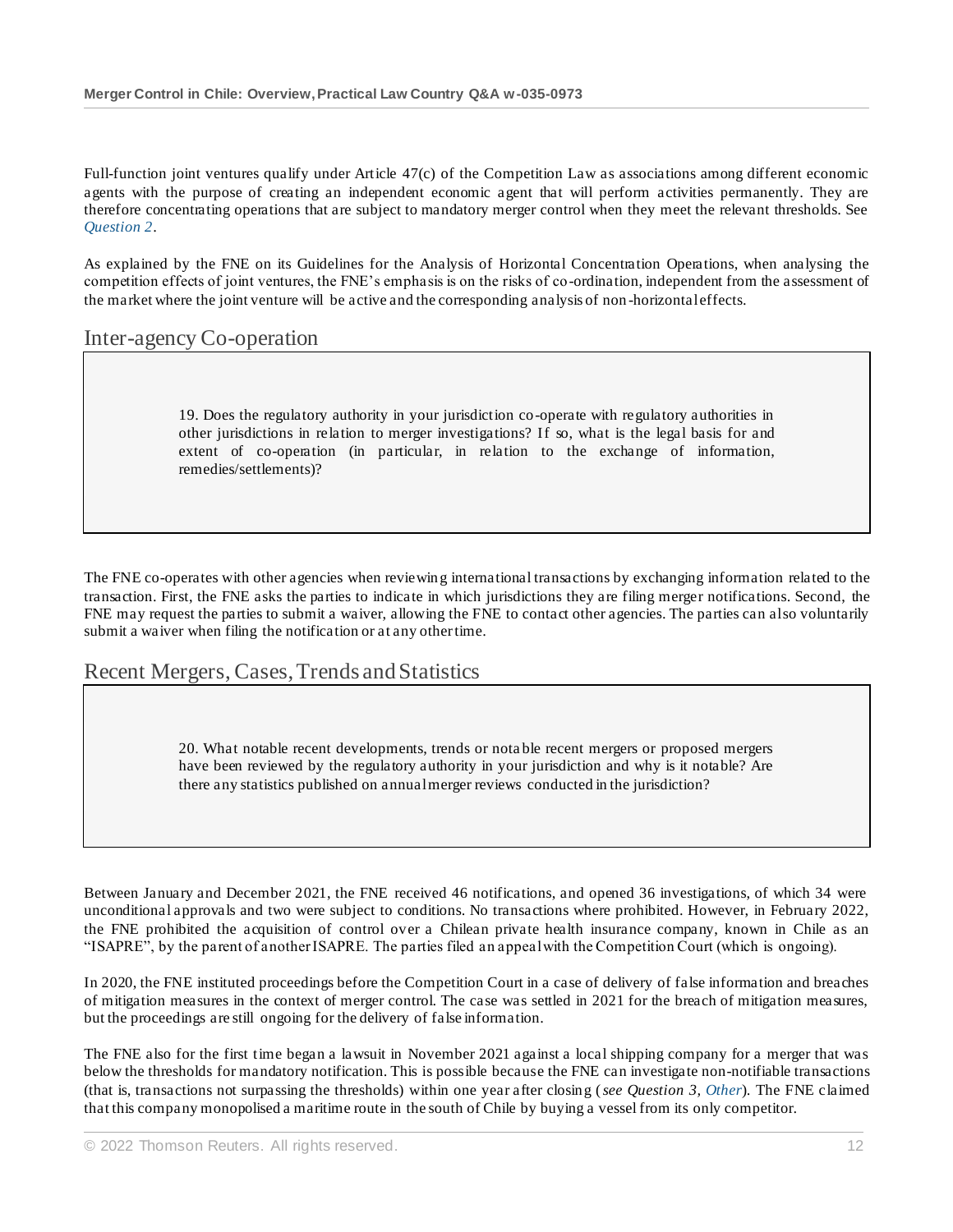# Additional Information and Proposals for Reform

21. Are there any proposals for reform concerning merger control?

There was a public consultation regarding the merger control procedure, which ended up with the publication of the new regulation on merger control, issued in May 2021, and entering into force on 2 November 2021. Among other things, this regulation:

- Clarified the definition of economic agents taking part in the transaction.
- Created a special simplified procedure for transactions without overlaps.
- Diminished the request for information in ordinary and simplified procedures.
- Allows certain documents to be submitted in English.

Contributor Profiles

Claudio Lizana, Partner

Carey T +56 22 92 82 207 E *[clizana@carey.cl](mailto:clizana@carey.cl)* W *[www.carey.cl](http://www.carey.cl/)*

Professional and academic qualifications. Chile, Lawyer, 1990; LLM, Harvard University, 1993

Areas of practice. Competition law; mergers and acquisitions.

Recent transactions

- Advising EssilorLuxottica SA on the mandatory merger control procedure before the FNE regarding the global acquisition of control over GrandVision NV.
- Advising Veolia Environnement SA on the mandatory merger control procedure before the FNE regarding the global acquisition of control over Suez SA.
- Advising a global tech company on an anti-trust investigation by the FNE.

Languages. English, Spanish

Professional associations/memberships. Member of the Antitrust Committee, Chilean Bar Association.